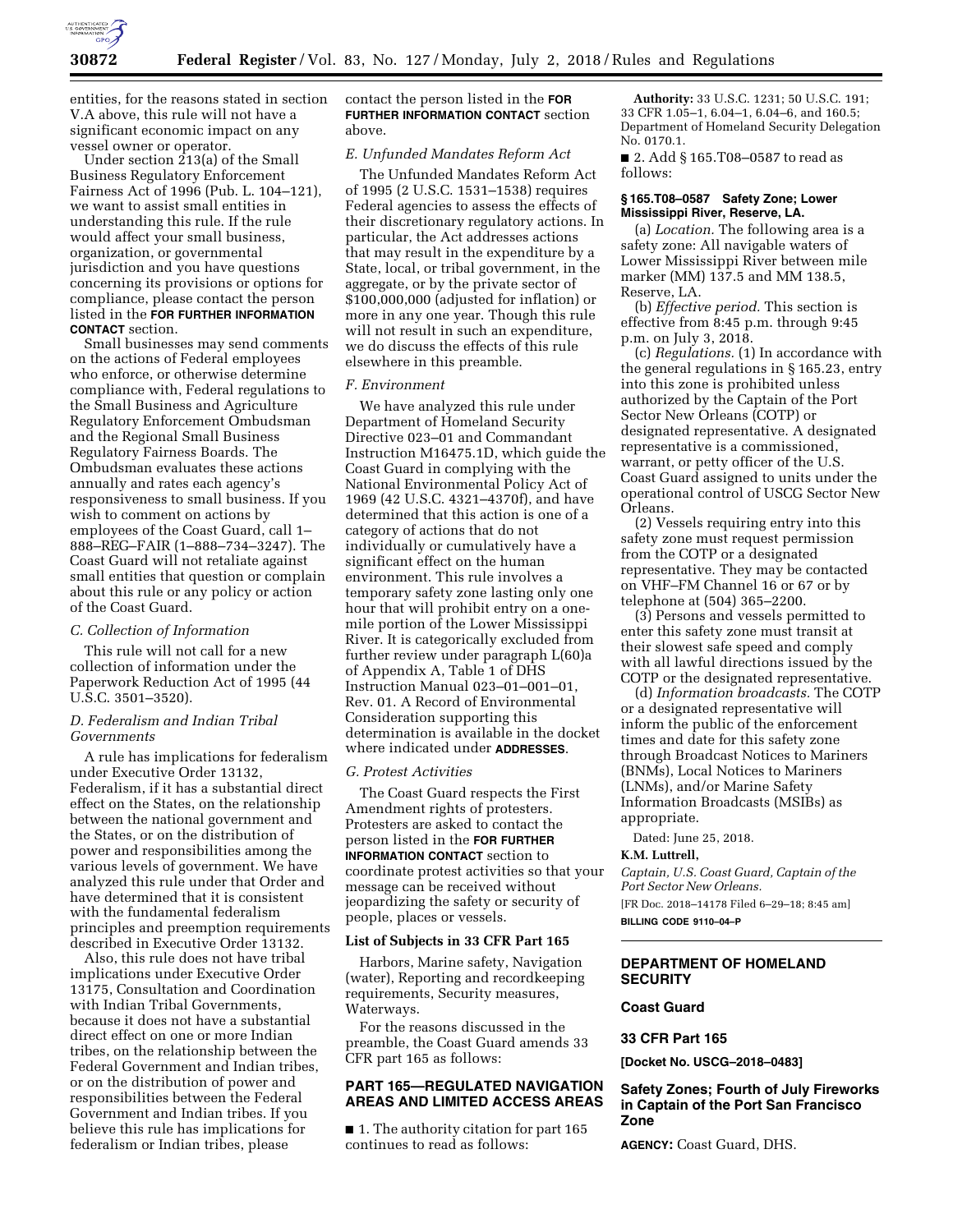**ACTION:** Notice of enforcement of regulation.

**SUMMARY:** The Coast Guard will enforce various safety zones within the Captain of the Port San Francisco Zone on specified dates and times. This action is necessary to ensure the safety of vessels, spectators and participants from hazards associated with fireworks. During the enforcement period, unauthorized persons or vessels are prohibited from entering into, transiting through, or anchoring in the safety zone, unless

authorized by the Patrol Commander (PATCOM).

**DATES:** The regulations in 33 CFR 165.1191, Table 1, will be enforced on the date ranges identified in the **SUPPLEMENTARY INFORMATION** section below. The Coast Guard will provide the maritime community with extensive advance notification of the specific safety zone enforcement periods via the Local Notice to Mariners.

**FOR FURTHER INFORMATION CONTACT:** If you have questions on this notice, call

TABLE 1

or email Lieutenant Junior Grade Emily Rowan, U.S. Coast Guard Sector San Francisco; telephone (415) 399–7443 or email at *[D11-PF-MarineEvents@](mailto:D11-PF-MarineEvents@uscg.mil) [uscg.mil.](mailto:D11-PF-MarineEvents@uscg.mil)* 

**SUPPLEMENTARY INFORMATION:** The Coast Guard will enforce the safety zones listed in 33 CFR 165.1191 on the specified date ranges as indicated in the Table below. Specific event times will be published in the Local Notice to Mariners at least 20 days prior to the date of each of the events.

| 3. Fourth of July Fireworks, City of Eureka |                                                                                                                                                                                                                                                                                                                                                       |  |
|---------------------------------------------|-------------------------------------------------------------------------------------------------------------------------------------------------------------------------------------------------------------------------------------------------------------------------------------------------------------------------------------------------------|--|
| Event Description    Fireworks Display.     | July 4th.<br>Humboldt Bay, CA.<br>Regulated Area  100-foot radius around the fireworks launch barge during the loading of pyrotechnics aboard the fireworks barge<br>and during the transit of the fireworks barge from the loading location to the display location. Increases to a<br>1,000-foot radius upon commencement of the fireworks display. |  |

| 4. Fourth of July Fireworks, Crescent City |  |  |  |  |  |  |
|--------------------------------------------|--|--|--|--|--|--|
|--------------------------------------------|--|--|--|--|--|--|

| Event Description    Fireworks Display. |                                                                                                                                  |
|-----------------------------------------|----------------------------------------------------------------------------------------------------------------------------------|
|                                         | July 4th.                                                                                                                        |
| Location                                | Crescent City Harbor, Crescent City, CA.                                                                                         |
|                                         | Requiated Area  Crescent City Harbor in the navigable waters within a 700-foot radius of the launch platform located on the West |
|                                         | Jettv.                                                                                                                           |

**6. Fourth of July Fireworks, Redwood City** 

| Sponsor    Various Sponsors.<br>Event Description    Fireworks Display.<br>Location    Redwood City, CA. | July 4th.<br>Regulated Area    600-foot radius around the fireworks launch platform located on the pier at the Port of Redwood City. |
|----------------------------------------------------------------------------------------------------------|--------------------------------------------------------------------------------------------------------------------------------------|
|                                                                                                          |                                                                                                                                      |

#### **8. Fourth of July Fireworks, Berkeley Marina**

| Event Description    Fireworks Display. | <b>Berkeley Marina.</b><br>l Julv 4th.<br>Regulated Area   100-foot radius around the fireworks barge during the loading, transit, setup, and until the commencement of the<br>scheduled display. Increases to a 1,000-foot radius upon commencement of the fireworks display. |
|-----------------------------------------|--------------------------------------------------------------------------------------------------------------------------------------------------------------------------------------------------------------------------------------------------------------------------------|
|-----------------------------------------|--------------------------------------------------------------------------------------------------------------------------------------------------------------------------------------------------------------------------------------------------------------------------------|

#### **9. Fourth of July Fireworks, City of Richmond**

| Event Description    Fireworks Display. | Week of July 4th.                                                                                                                                                                                                                  |
|-----------------------------------------|------------------------------------------------------------------------------------------------------------------------------------------------------------------------------------------------------------------------------------|
|                                         | Regulated Area   100-foot radius around the fireworks barge during the loading, transit, setup, and until the commencement of the<br>scheduled display. Increases to a 560-foot radius upon commencement of the fireworks display. |

## **10. Fourth of July Fireworks, City of Sausalito**

| Event Description  Fireworks Display. | July 4th.<br>and during the transit of the fireworks barge from the loading location to the display location. Increases to a<br>1,000-foot radius upon commencement of the fireworks display. |
|---------------------------------------|-----------------------------------------------------------------------------------------------------------------------------------------------------------------------------------------------|
|---------------------------------------|-----------------------------------------------------------------------------------------------------------------------------------------------------------------------------------------------|

# **11. Fourth of July Fireworks, City of Martinez**

| Sponsor    City of Martinez.            |  |  |
|-----------------------------------------|--|--|
| Event Description    Fireworks Display. |  |  |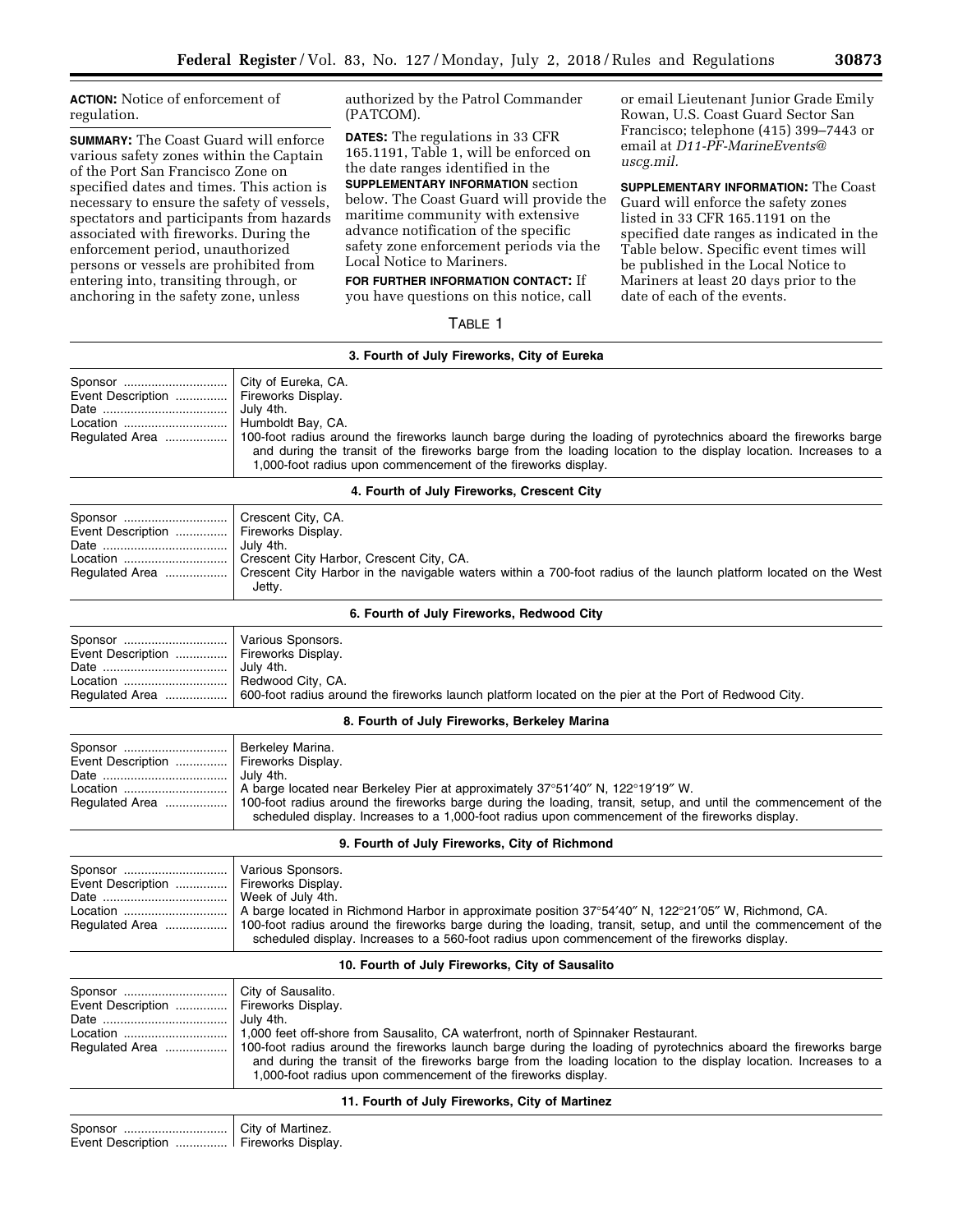$\equiv$ 

۰

# TABLE 1—Continued

|                              | July 4th.                                                                                                                                                                                                                                                                                                  |
|------------------------------|------------------------------------------------------------------------------------------------------------------------------------------------------------------------------------------------------------------------------------------------------------------------------------------------------------|
| Location<br>Regulated Area   | Carquinez Strait, CA.<br>The area of navigable waters within a 560-foot radius of the launch platform located near Waterfront Park.                                                                                                                                                                        |
|                              | 12. Fourth of July Fireworks, City of Antioch                                                                                                                                                                                                                                                              |
| Sponsor                      | City of Antioch.                                                                                                                                                                                                                                                                                           |
| Event Description            | Fireworks Display.                                                                                                                                                                                                                                                                                         |
|                              | July 4th.                                                                                                                                                                                                                                                                                                  |
| Location                     | San Joaquin River, CA.                                                                                                                                                                                                                                                                                     |
| Regulated Area               | 100-foot radius around the fireworks launch barge during the loading of pyrotechnics aboard the fireworks barge<br>and during the transit of the fireworks barge from the loading location to the display location. Increases to a<br>1,000-foot radius upon commencement of the moving fireworks display. |
|                              | 13. Fourth of July Fireworks, City of Pittsburg                                                                                                                                                                                                                                                            |
| Sponsor                      | City of Pittsburg.                                                                                                                                                                                                                                                                                         |
| Event Description            | Fireworks Display.                                                                                                                                                                                                                                                                                         |
|                              | July 4th.                                                                                                                                                                                                                                                                                                  |
| Location<br>Regulated Area   | Suisun Bay, CA.<br>The area of navigable waters within a 560-foot radius of the launch platform located on a Pittsburg Marina Pier.                                                                                                                                                                        |
|                              |                                                                                                                                                                                                                                                                                                            |
|                              | 14. Delta Independence Day Celebration Fireworks                                                                                                                                                                                                                                                           |
| Sponsor<br>Event Description | Various Sponsors.<br>Fireworks Display.                                                                                                                                                                                                                                                                    |
|                              | Week of July 4th.                                                                                                                                                                                                                                                                                          |
| Location                     | San Joaquin River, near Mandeville Island, CA.                                                                                                                                                                                                                                                             |
| Regulated Area               | 100-foot radius around the fireworks launch barge during the loading of pyrotechnics aboard the fireworks barge                                                                                                                                                                                            |
|                              | and during the transit of the fireworks barge from the loading location to the display location. Increases to a<br>1,000-foot radius upon commencement of the fireworks display.                                                                                                                           |
|                              | 15. Fourth of July Fireworks, Tahoe City, CA                                                                                                                                                                                                                                                               |
| Sponsor                      | Various Sponsors.                                                                                                                                                                                                                                                                                          |
| Event Description            | Fireworks Display.                                                                                                                                                                                                                                                                                         |
| Location                     | July 4th.<br>Off-shore from Common Beach, Tahoe City, CA.                                                                                                                                                                                                                                                  |
| Regulated Area               | 100-foot radius around the fireworks launch barge during the loading of pyrotechnics aboard the fireworks barge                                                                                                                                                                                            |
|                              | and during the transit of the fireworks barge from the loading location to the display location. Increases to a                                                                                                                                                                                            |
|                              | 1,000-foot radius upon commencement of the fireworks display.                                                                                                                                                                                                                                              |
|                              | 16. Fourth of July Fireworks, Glenbrook NV                                                                                                                                                                                                                                                                 |
| Sponsor                      | Various Sponsors.                                                                                                                                                                                                                                                                                          |
| Event Description            | Fireworks Display.                                                                                                                                                                                                                                                                                         |
| Location                     | July 4th.<br>Off-shore Glenbrook Beach, NV.                                                                                                                                                                                                                                                                |
| Regulated Area               | 100-foot radius around the fireworks launch barge during the loading of pyrotechnics aboard the fireworks barge                                                                                                                                                                                            |
|                              | and during the transit of the fireworks barge from the loading location to the display location. Increases to a                                                                                                                                                                                            |
|                              | 1,000-foot radius upon commencement of the fireworks display.                                                                                                                                                                                                                                              |
|                              | 17. Independence Day Fireworks, Kings Beach, CA                                                                                                                                                                                                                                                            |
| Sponsor                      | North Tahoe Business Association.                                                                                                                                                                                                                                                                          |
| Event Description            | Fireworks Display.                                                                                                                                                                                                                                                                                         |
|                              | Week of July 4th.                                                                                                                                                                                                                                                                                          |
| Location<br>Regulated Area   | Off-shore from Kings Beach, CA.<br>100-foot radius around the fireworks launch barge during the loading of pyrotechnics aboard the fireworks barge                                                                                                                                                         |
|                              | and during the transit of the fireworks barge from the loading location to the display location. Increases to a<br>1,000-foot radius upon commencement of the fireworks display.                                                                                                                           |
|                              | 18. Lights on the Lake Fourth of July Fireworks, South Lake Tahoe, CA                                                                                                                                                                                                                                      |
| Sponsor                      | Various Sponsors.                                                                                                                                                                                                                                                                                          |
| Event Description            | Fireworks Display.                                                                                                                                                                                                                                                                                         |
|                              | Week of July 4th.                                                                                                                                                                                                                                                                                          |
| Location                     | Off South Lake Tahoe, CA near the NV Border.                                                                                                                                                                                                                                                               |
| Regulated Area               | 100-foot radius around the fireworks launch barge during the loading of pyrotechnics aboard the fireworks barge                                                                                                                                                                                            |
|                              | and during the transit of the fireworks barge from the loading location to the display location. Increases to a<br>1,000-foot radius upon commencement of the fireworks display.                                                                                                                           |
|                              |                                                                                                                                                                                                                                                                                                            |